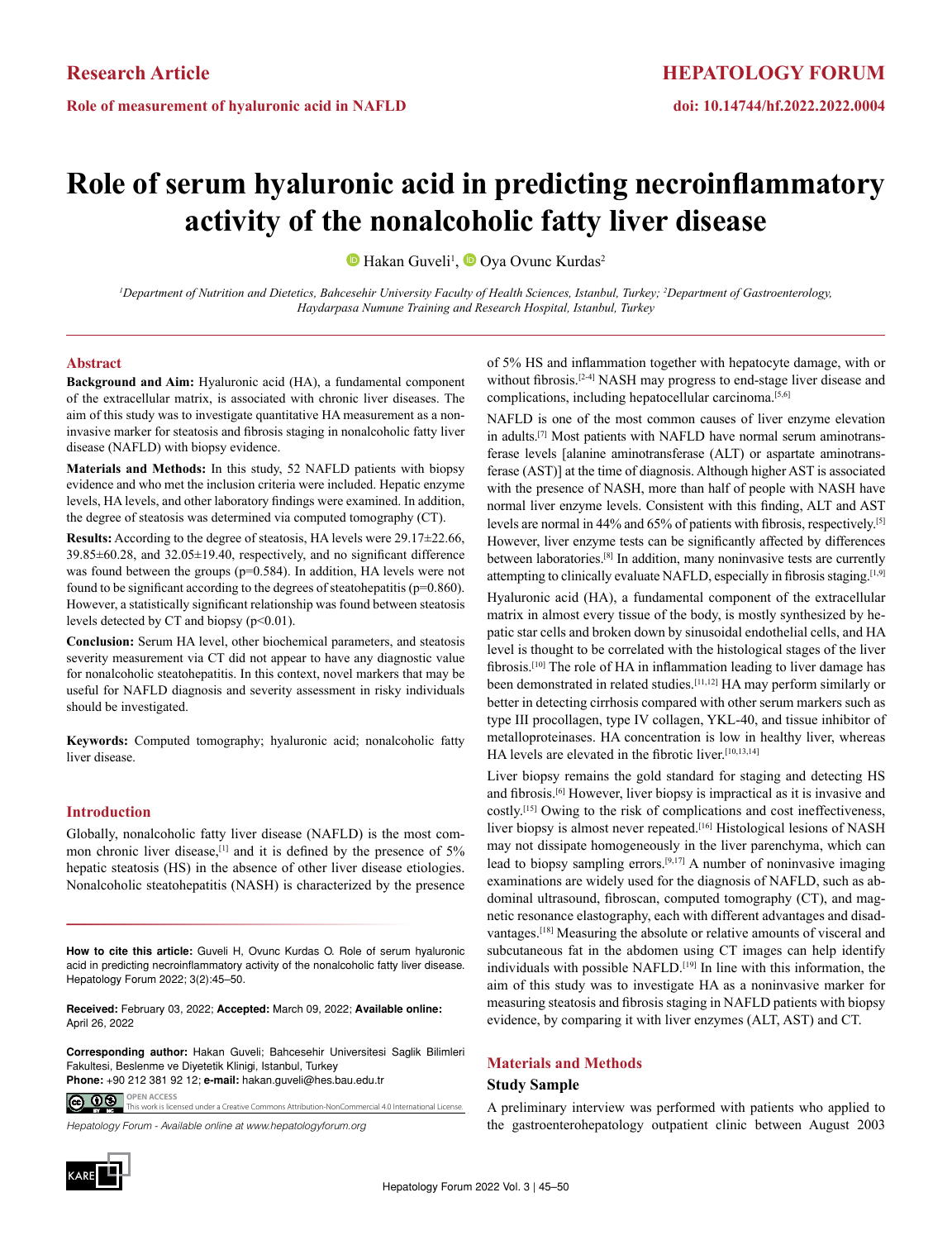

**Figure 1.** Steatosis distribution of groups by biopsy. Biopsies of the patients were performed between August 2003 and February 2004.

and February 2004 and who were diagnosed with hepatosteatosis after whole abdominal USG. A total of 52 patients who agreed to undergo liver biopsy were included in this study. Of these 52 patients, 26 had normal aminotransferase levels and 26 had aminotransferase levels 1.5 times above normal. Written consent was obtained from all patients. Patients with steatohepatitis were grouped according to disease severity (0-1 and 2-3) and liver enzyme levels (normal and elevated), and the groups were compared in terms of accepted risk factors for NAFLD, HA levels, and CT results.

The exclusion criteria included the following:

- 1. Presence of viral liver diseases.
- 2. Presence of autoimmune liver diseases and positive antinuclear antibody, antismooth muscle antibody, antimitochondrial antibody, and antiliver/kidney microsomal antibody test results.
- 3. Presence of alcohol-related liver disease, i.e., >40 g of alcohol per week.
- 4. Presence of metabolic liver diseases, such as alpha-1 antitrypsin deficiency, hemochromatosis, and Wilson's disease.
- 5. Diagnosis of toxic liver disease (environmental and occupational) in the last 6 months.
- 6. Having used drugs known to cause NAFLD in the last 6 months.
- 7. Having used any of the drugs used in the treatment of NASH in the last 6 months.
- 8. Having undergone gastrointestinal surgery.
- 9. Presence of biliary obstruction and primary biliary cirrhosis.
- 10. Pregnancy.
- 11. Those who have lost 20% of their body weight in the last 3 months.
- 12. Cancer patients.
- 13. Patients with comprehension and adjustment disorders.
- 14. Patients over 65 years of age.
- 15. Patients receiving total parenteral nutrition treatment in the last 6 months.

# **Laboratory Findings**

AST, ALT, ALT/AST ratio, gamma-glutamyl transferase (GGT), alkaline phosphatase (ALP), lactate dehydrogenase, glucose, total bilirubin (TB), direct bilirubin (DB), total protein, albumin, globulin, albumin/globulin



**Figure 2.** Steatosis distributions of groups by computed tomography. Computed tomographies of the patients were performed between August 2003 and February 2004.

ratio, cholesterol, triglycerides, high-density lipoprotein, low-density lipoprotein, iron, total-iron binding capacity, ferritin, C-reactive protein, hemoglobin A1c (HbA1c), and HA levels were measured biochemically.

# **Liver Biopsy and CT**

After physical examinations and blood tests, all patients were given appointments for liver biopsy and CT. Liver biopsies were performed in the gastroenterology ward by the same specialist from the radiology clinic. Liver biopsies were taken to the pathology laboratory inside formol-containing solutions and samples were evaluated according to Brunt classification with hematoxylin-eosin, PAS, PAS-D, and reticuline dyes. Before the biopsy, intravenous access was established, peripheral venous blood was taken from the patients, and stored in the freezer below −20°C for HA measurement. HA levels were then measured quantitatively as nanograms/milliliters (ng/ml) from the stored blood using an HA test kit (Corgenix, Broomfield, CO, USA). An average of five liver sections were taken for CT examination, and the severity of steatosis was rated between 0 and 3 by the same specialist in the radiology clinic.

# **Steatosis and Fibrosis Assessment**

Steatosis severity was assessed using the following criteria:

Grade 0: Normal.

- Grade 1: Liver attenuation is slightly less than that of the spleen.
- Grade 2: The difference between liver and spleen attenuation is more pronounced, and intrahepatic vessels are not visible or their attenuation is slightly greater than the liver.
- Grade 3: Significant reduction in liver attenuation with significant contrast between liver and intrahepatic vessels.

NASH was diagnosed in the presence of steatosis and two of the following three features in the center of the third region:

- 1. Presence of necroinflammatory focus together with mononuclear cells (MNH) and/or neutrophils.
- 2. Ballooning lesion in hepatocytes with or without Malory object.
- 3. Presence of pericellular fibrosis.

# **Statistical Analysis**

The SPSS (Statistical Package for Social Sciences) program for Windows 10.0 was used for statistical analysis. Descriptive statistics were present-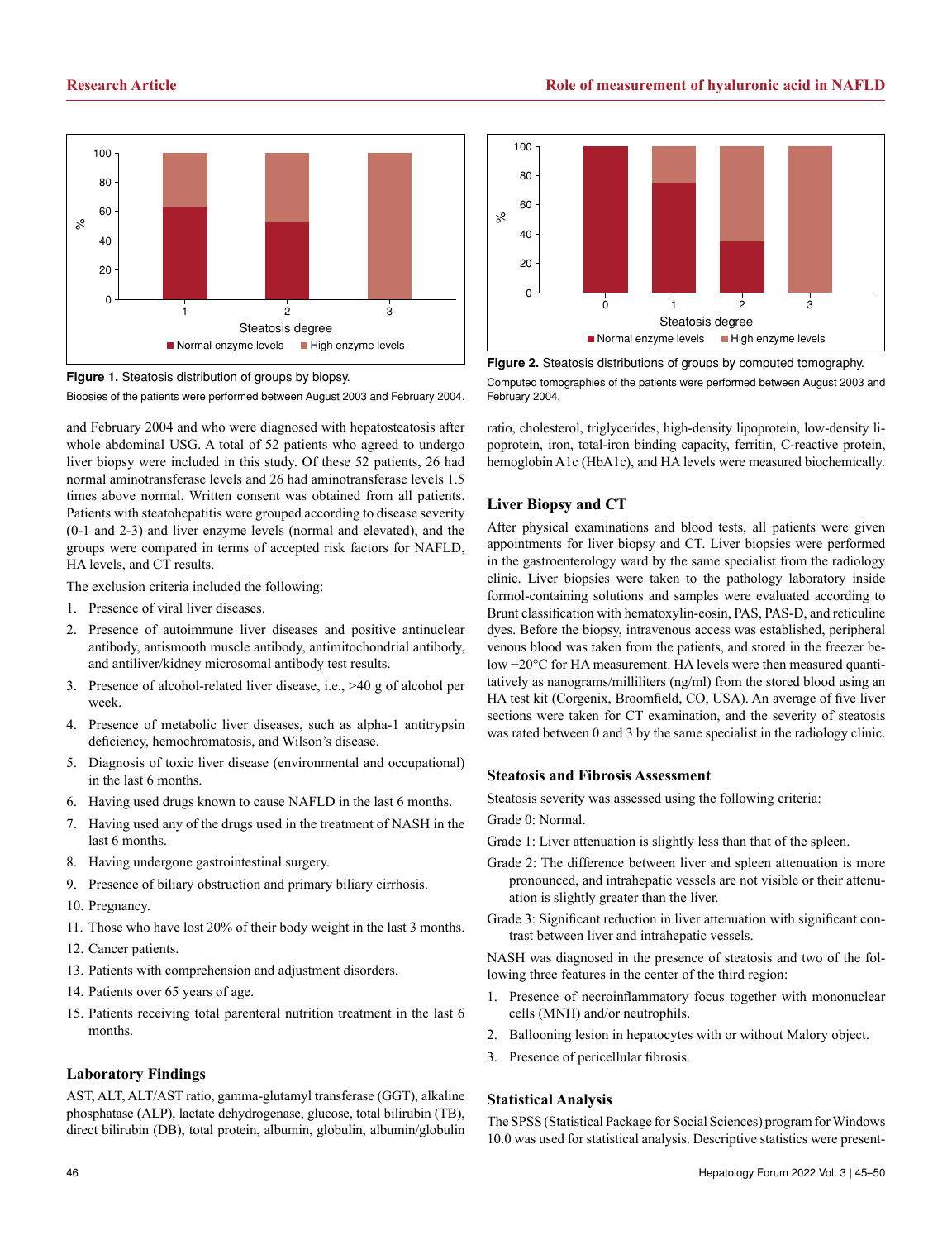| Table 1. Characteristics of the participants according to the presence of NAFLD with normal and elevated transaminases |                            |                          |       |
|------------------------------------------------------------------------------------------------------------------------|----------------------------|--------------------------|-------|
|                                                                                                                        | Normal enzyme level (n=26) | High enzyme level (n=26) | p     |
| Age (years)                                                                                                            | 44.69±6.02                 | 46.38±8.31               | 0.405 |
| Cholesterol (mg/dL)                                                                                                    | 217.65±41.70               | 224.85±51.26             | 0.581 |
| Triglyceride (mg/dL)                                                                                                   | 185.11±105.33              | 181.92±98.54             | 0.911 |
| AST/ALT                                                                                                                | $0.87 \pm 0.21$            | $0.68 \pm 0.14$          | 0.001 |
| ALP (IU/L)                                                                                                             | 205.04±57.10               | 220.73±91.76             | 0.463 |
| GGT (U/L)                                                                                                              | 40.73±29.15                | 58.23±33.70              | 0.050 |
| Total bilirubin (mg/dL)                                                                                                | $0.49 \pm 0.21$            | $0.77 \pm 0.39$          | 0.002 |
| Direct bilirubin (mg/dL)                                                                                               | $0.11 \pm 0.04$            | $0.16 \pm 0.10$          | 0.033 |
| Albumin/globulin                                                                                                       | $1.36 \pm 0.15$            | $1.38 + 0.15$            | 0.765 |
| Iron (µg/dL)                                                                                                           | 77.19±29.67                | 103.00±39.27             | 0.010 |
| Ferritin (mL/ng)                                                                                                       | 58.47±77.98                | 133.77±114.92            | 0.001 |
| C-reactive protein (mg/L)                                                                                              | 7.08±5.96                  | 8.20±10.33               | 0.978 |
| HbA1c (%)                                                                                                              | $6.01 \pm 1.14$            | $5.97 \pm 1.10$          | 0.894 |
| HA level                                                                                                               | 24.91±12.59                | 41.30±52.10              | 0.272 |
| Gender                                                                                                                 |                            |                          | 0.099 |
| Male                                                                                                                   | 1(4)                       | 6(23)                    |       |
| Female                                                                                                                 | 25(96)                     | 20(77)                   |       |
| Diabetes                                                                                                               |                            |                          | 0.588 |
| Normal                                                                                                                 | 13 (50)                    | 14 (54)                  |       |
| Prediabetes                                                                                                            | 5(19)                      | 7(27)                    |       |
| Diabetes                                                                                                               | 8(31)                      | 55 (19)                  |       |
| Steatosis degree                                                                                                       |                            |                          | 0.007 |
| $\mathbf{1}$                                                                                                           | 17 (65)                    | 10(38)                   |       |
| $\overline{c}$                                                                                                         | 9(35)                      | 8(31)                    |       |
| 3                                                                                                                      | 0(0)                       | 8(31)                    |       |
| Steatohepatitis degree                                                                                                 |                            |                          | 0.390 |
| $\pmb{0}$                                                                                                              | 1(4)                       | 1(4)                     |       |
| 1                                                                                                                      | 21(81)                     | 16(61)                   |       |
| 2                                                                                                                      | 4(15)                      | 8(31)                    |       |
| 3                                                                                                                      | 0(0)                       | 1(4)                     |       |
| Fibrosis stage                                                                                                         |                            |                          | 0.308 |
| $\mathbf 0$                                                                                                            | 23 (89)                    | 20(77)                   |       |
| 1                                                                                                                      | 3(11)                      | 4(15)                    |       |
| $\mathcal{P}$                                                                                                          | 0(0)                       | 2(8)                     |       |
| CT stage                                                                                                               |                            |                          | 0.002 |
| 0                                                                                                                      | 7(32)                      | 0(0)                     |       |
| 1                                                                                                                      | 9(41)                      | 3(17)                    |       |
| 2                                                                                                                      | 6(27)                      | 11(61)                   |       |
| 3                                                                                                                      | 0(0)                       | 4(22)                    |       |
| Cholesterol level                                                                                                      |                            |                          | 0.687 |
| Normal                                                                                                                 | 14(54)                     | 11(42)                   |       |
| 25% less than normal                                                                                                   | 10(39)                     | 13 (50)                  |       |
| 25% more than normal                                                                                                   | 2(7)                       | 2(8)                     |       |
| Triglyceride level                                                                                                     |                            |                          | 0.849 |
| Normal                                                                                                                 | 15 (58)                    | 17 (65)                  |       |
| 25% less than normal                                                                                                   | 6(23)                      | 5(19)                    |       |
| 25% more than normal                                                                                                   | 5(19)                      | 4(15)                    |       |

AST: Aspartate aminotransferase; ALT: Alanine aminotransferase; ALP: Alkaline phosphatase; GGT: Gamma-glutamyl transferase; HA: Hyaluronic acid; CT: Computed tomography; HbA1c: Hemoglobin A1c. Continuous variables are expressed as mean±standard deviation, and categorical variables are expressed as numbers and percentages.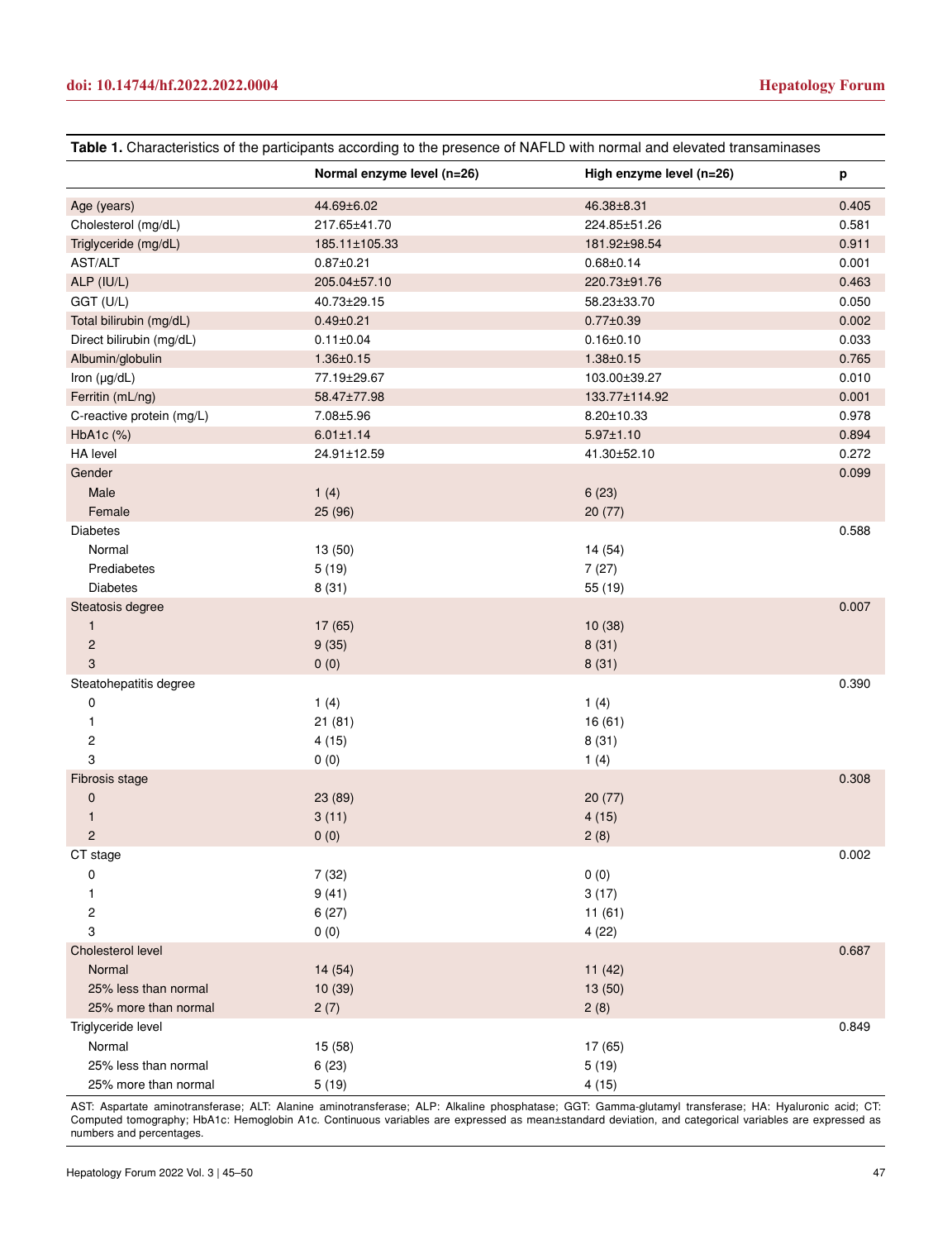ed as mean and standard deviation. Student's t-test or the Mann-Whitney U test was used to compare quantitative data between the groups. The Chi-squared test and Fisher's exact Chi-squared test were used to compare intergroup qualitative data. Results were evaluated within a 95% confidence interval. Statistical significance was indicated by p<0.05.

#### **Results**

Table 1 shows the characteristics of patients diagnosed with NAFLD. Of these 52 patients, 26 had normal aminotransferase levels and 26 had aminotransferase levels 1.5 times above normal. ALT/AST ratio, GGT level, TB, DB, iron, and ferritin levels were higher in patients with high enzyme levels than in those with normal enzyme levels  $(p<0.05)$ . AST/ ALT ratio was significantly higher in patients with normal enzyme levels than in those with high enzyme levels  $(p<0.05)$ . There was no significant difference between patients with normal and high enzyme levels in terms of sex, diabetes, and histopathological distribution of steatohepatitis and fibrosis stages (p>0.05).

The ratio of patients with a steatosis degree of 1 in liver biopsy was significantly higher in patients with normal enzyme levels than in patients with high enzyme levels  $(p<0.01)$  (Fig. 1).

A significant intergroup difference was found in terms of the CT results (p<0.01). The ratio of patients with a CT result of 1 and normal enzyme levels was significantly higher than those with high enzyme levels, whereas the ratio of patients with a CT result of 2 and high enzyme levels was significantly higher than those with normal enzyme levels  $(p<0.05)$  (Fig. 2).

In patients with high enzyme levels, there was a significant relationship between steatohepatitis and diabetes (p<0.05). The incidence of no diabetes and chemical diabetes in patients with a steatohepatitis rating of 0-1 was significantly higher than in patients with a steatohepatitis rating of 2-3. However, the incidence of diabetes was significantly higher in patients with a steatohepatitis rating of 2-3 than in patients with a steatohepatitis rating of 0-1 (Table 2).

In patients with normal enzyme levels, no statistically significant difference was found between the CT results of patients with a steatohepatitis degree of 0-1 and those with a steatohepatitis degree of 2-3 ( $p > 0.05$ ). In patients with high enzyme levels, no statistically significant difference was found between the CT results of patients with a steatohepatitis degree of 0-1 and those with a steatohepatitis degree of 2-3 (p>0.05) (Table 3).

No significant difference was found between steatosis levels in terms of  $HA$  ( $p$  $>$ 0.05). However, a statistically significant relationship was found between steatosis levels detected by CT and biopsy  $(p<0.01)$  (Table 4). No significant difference was found between steatohepatitis levels with respect to HA (p>0.05). No significant relationship was found between steatohepatitis levels and the CT method (p>0.05) (Table 5).

### **Discussion**

NAFLD covers a wide spectrum of liver damage. It can be combined with a large number of different etiologies, and the natural course of the disease varies according to the underlying cause. The clinical picture may be innocent or may carry a significant risk of liver-related morbidity and mortality owing to severe necroinflammation and fibrosis.<sup>[20,21]</sup> Therefore, it is extremely important to identify risk groups in patients diagnosed with NAFLD, to identify patients at risk of NASH and cirrhosis during follow-up, and to have reliable diagnostic methods. Although changes in nutrition and life habits and weight control are extremely important in treatment, there is still no successful pharmacotherapy. There-

| ٦<br>ı |  |
|--------|--|
| I<br>w |  |

| Table 2. Comparison of risk factors with respect to steatohepatitis |                               |                 |       |
|---------------------------------------------------------------------|-------------------------------|-----------------|-------|
|                                                                     | <b>Steatohepatitis degree</b> |                 | p     |
|                                                                     | $0 - 1$                       | $2 - 3$         |       |
| Normal enzyme levels                                                |                               |                 |       |
| <b>ALT</b>                                                          | 26.23±8.51                    | 34.25±4.03      | 0.064 |
| <b>ALT/AST</b>                                                      | $1.21 \pm 0.28$               | $1.15 \pm 0.11$ | 0.499 |
| AST/ALT                                                             | $0.87 \pm 0.22$               | $0.87 \pm 0.09$ | 0.594 |
| Ferritin                                                            | 46.33±27.21                   | 125.25±196.14   | 0.619 |
| Albumin/globulin                                                    | $1.35 \pm 0.15$               | $1.42 \pm 0.17$ | 0.569 |
| C-reactive protein                                                  | 7.14±6.44                     | $6.72 \pm 2.38$ | 0.720 |
| <b>HA</b> level                                                     | 25.37±13.64                   | 22.36±2.70      | 0.972 |
|                                                                     | n (%)                         | n (%)           |       |
| High age                                                            |                               |                 | 1.000 |
| $≤45$                                                               | 14 (64)                       | 3(75)           |       |
| >45                                                                 | 8(36)                         | 1(25)           |       |
| Body mass index                                                     |                               |                 | 1.000 |
| Normal                                                              | 4(18)                         | 0(0)            |       |
| Obesity                                                             | 18 (82)                       | 4(100)          |       |
| <b>Diabetes</b>                                                     |                               |                 | 0.227 |
| Normal                                                              | 12(55)                        | 1(25)           |       |
| Prediabetes                                                         | 3(14)                         | 2(50)           |       |
| <b>Diabetes</b>                                                     | 7(32)                         | 1(25)           |       |
| High enzyme levels                                                  |                               |                 |       |
| <b>ALT</b>                                                          | 63.35±18.69                   | 57.56±11.64     | 0.626 |
| <b>ALT/AST</b>                                                      | $1.57 \pm 0.31$               | 1.43±0.28       | 0.571 |
| <b>AST/ALT</b>                                                      | $0.66 \pm 0.13$               | $0.72 \pm 0.15$ | 0.535 |
| Ferritin                                                            | 130.62±126.48                 | 139.72±96.00    | 0.726 |
| Albumin/globulin                                                    | $1.39 \pm 0.16$               | $1.35 \pm 0.13$ | 0.666 |
| C-reactive protein                                                  | $6.38 + 4.40$                 | 11.65±16.56     | 0.289 |
| HA level                                                            | 46.08±63.11                   | 32.28±19.39     | 0.872 |
|                                                                     | n (%)                         | n (%)           |       |
| High age                                                            |                               |                 | 1.000 |
| $≤45$                                                               | 8(47)                         | 4(45)           |       |
| >45                                                                 | 9(53)                         | 5(55)           |       |
| Body mass index                                                     |                               |                 | 1.000 |
| Normal                                                              | 4(24)                         | 2(22)           |       |
| Obesity                                                             | 13 (76)                       | 7(78)           |       |
| <b>Diabetes</b>                                                     |                               |                 | 0.048 |
| Normal                                                              | 10 (59)                       | 4(44)           |       |
| Prediabetes                                                         | 6(35)                         | 1(12)           |       |
| <b>Diabetes</b>                                                     | 1(6)                          | 4(44)           |       |
|                                                                     |                               |                 |       |

AST: Aspartate aminotransferase; ALT: Alanine aminotransferase; GGT: Gamma -glutamyl transferase; HA: Hyaluronic acid; CT: Computed tomography; HbA1c: Hemoglobin A1c. Continuous variables are expressed as mean±standard deviation, and categorical variables are expressed as numbers and percentages.

fore, repeatable noninvasive tests in treatment follow-up are becoming more important for patients and clinicians. In this context, quantitative HA value was examined in the present study as a noninvasive marker in a total of 52 patients diagnosed with hepatosteatosis by USG.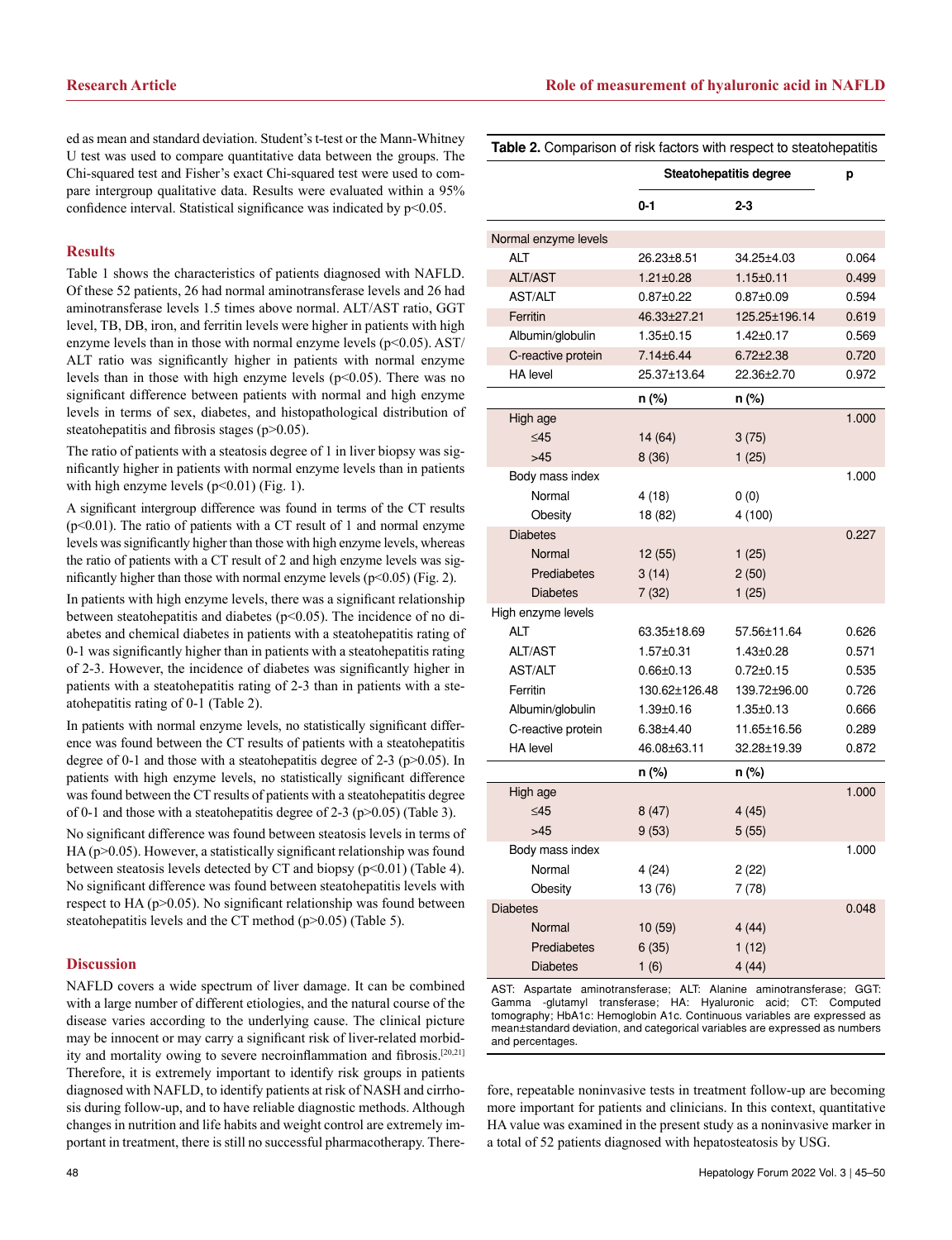|                      | <b>Steatohepatitis</b> |         | р     |
|----------------------|------------------------|---------|-------|
|                      | $0 - 1$                | $2 - 3$ |       |
| Normal enzyme levels |                        |         |       |
| CT rating            |                        |         | 0.228 |
| 0                    | 7(39)                  | 0(0)    |       |
| 1                    | 6(33)                  | 3(75)   |       |
| 2                    | 5(28)                  | 1(25)   |       |
| High enzyme levels   |                        |         |       |
| CT rating            |                        |         | 0.555 |
|                      | 3(23)                  | 0(0)    |       |
| 2                    | 7(54)                  | 4(80)   |       |
| 3                    | 3(23)                  | 1(20)   |       |

**Table 3.** Comparison of CT findings with respect to steatohepatitis degree

**Table 4.** Relationship between steatosis and hyaluronic acid

|                 | Steatosis degree detected by biopsy |             |             | р     |
|-----------------|-------------------------------------|-------------|-------------|-------|
|                 | 1                                   | 2           | 3           |       |
| Hyaluronic acid | 29.17±22.66                         | 39.85±60.28 | 32.05±19.40 | 0.584 |
| CT rating       |                                     |             |             | 0.001 |
| 0               | 6(27)                               | 1 $(8)$     | 0(0)        |       |
| 1               | 8(36)                               | 4(34)       | 0(0)        |       |
| 2               | 8(36)                               | 7 (58)      | 2(33)       |       |
| 3               | 0(0)                                | 0(0)        | 4 (67)      |       |

Continuous variables are expressed as mean±standard deviation, and categorical variables are expressed as numbers and percentages.

| Table 5. Relationship between steatohepatitis, hyaluronic acid, |  |
|-----------------------------------------------------------------|--|
| and CT                                                          |  |

|                 | <b>Steatohepatitis</b> |             | р     |
|-----------------|------------------------|-------------|-------|
|                 | 1                      | 2           |       |
|                 |                        |             |       |
| Hyaluronic acid | 35.39±44.39            | 29.23±16.59 | 0.860 |
| CT rating       |                        |             | 0.434 |
| 0               | 7(23)                  | 0(0)        |       |
| 1               | 9(30)                  | 3(33)       |       |
| 2               | 11 (37)                | 5(55)       |       |
| 3               | 3(10)                  | 1(12)       |       |
|                 |                        |             |       |

Continuous variables are expressed as mean±standard deviation, and categorical variables are expressed as numbers and percentages.

In the present study, the ratio of patients with steatosis degree of 1 detected by the CT method was significantly higher among patients with normal enzyme levels than among patients with high enzyme levels, whereas the ratio of patients with steatosis degree of 2 was significantly higher in patients with high enzyme levels than in patients with normal enzyme levels

 $(p<0.01)$ . No statistically significant difference was found between the CT results of patients with a steatohepatitis degree of 0-1 and 2-3 (p>0.05). In parallel with this finding, literature evidence shows that CT is not as useful as biopsy in determining the degree of steatohepatitis.[22,23] However, owing to the limitations and risks of liver biopsy, the role of noninvasive tests is important, and they are being more commonly used to classify the stage of liver disease, predict outcomes, and/or monitor the treatment response.<sup>[24]</sup>

In the present study, there was no significant difference between the two groups classified according to enzyme levels in terms of HA levels  $(p>0.05)$ . In addition, there was no significant difference between HA levels of patients with a steatohepatitis degree of 0-1 and patients with a steatohepatitis degree of 2-3 ( $p$  $>$ 0.05). As the number of patients with F2 fibrosis grade  $(n=2)$  was low in our study, it is thought that there may not be a significant relationship between HA levels. As HA is valuable for fibrogenesis, prospective controlled biopsy studies should be conducted especially with risk groups for fibrosis in NAFLD. HA may be useful in NAFLD not for screening but as a test for assessing and monitoring risky cases. Serum HA levels can be used to predict patients with cirrhosis and monitor the response to treatment. High HA blood levels have been reported in different liver diseases. HA density is approximately 15 times higher than normal in the cirrhotic liver.[25] In chronic hepatitis C patients, HA levels were found to be effective in distinguishing fibrosis scores.[26] A significant decrease in serum HA concentration was reported in patients responding to antiviral therapy at the end of follow-up compared with initial values.[27] In a study covering 41 centers, 486 HCV-diagnosed patients underwent biopsies, which revealed the presence of a correlation between serum HA levels and fibrosis. In addition, HA levels increased as the degree of fibrosis increased. [14] HA levels were higher in HBeAg-positive patients compared with HBeAg-negative patients.[28] A significant increase was found in HA levels in chronic hepatitis B in parallel with fibrosis levels from mild fibrosis to advanced fibrosis. It was reported that HA levels may be an indicator of the presence of fibrosis in NAFLD, HIV and HCV coinfection, alcoholic liver disease, primary biliary cirrhosis, biliary atresia, and hereditary hemochromatosis patients.[10]

Our study has some limitations. One of these is the diagnosis of hepatosteatosis of the patients included in our study by USG instead of CT. In addition, the low number of patients with advanced fibrosis in the study is another limitation. In the present study, serum HA level, other biochemical parameters, and assessment of steatosis severity by CT were not found to have any diagnostic value in NASH cases. Large-scale prospective studies comparing results with biopsy are needed before clinical, biochemical, and imaging techniques can be used to predict the degree and stage of the disease without a liver biopsy. Clinicians can offer individualized plans to patients based on risk assessment. At-risk individuals can be identified and referred to relevant clinics early on for further tests that can confirm and determine NAFLD severity. Therefore, with early lifestyle changes and medical interventions, the disease can be controlled and significant risks can be eliminated.

**Ethics Committee Approval:** This study was conducted retrospectively. **Peer-review:** Externally peer-reviewed.

**Author Contributions:** Concept – HG, OOK; Design – HG, OOK; Supervision – HG, OOK; Data Collection and/or Processing – HG; Analysis and/or Interpretation – HG; Literature Search – HG; Writing – HG; Critical Reviews – OOK.

**Conflict of Interest:** The authors have no conflict of interest to declare.

**Financial Disclosure:** The authors declared that this study has received no financial support.